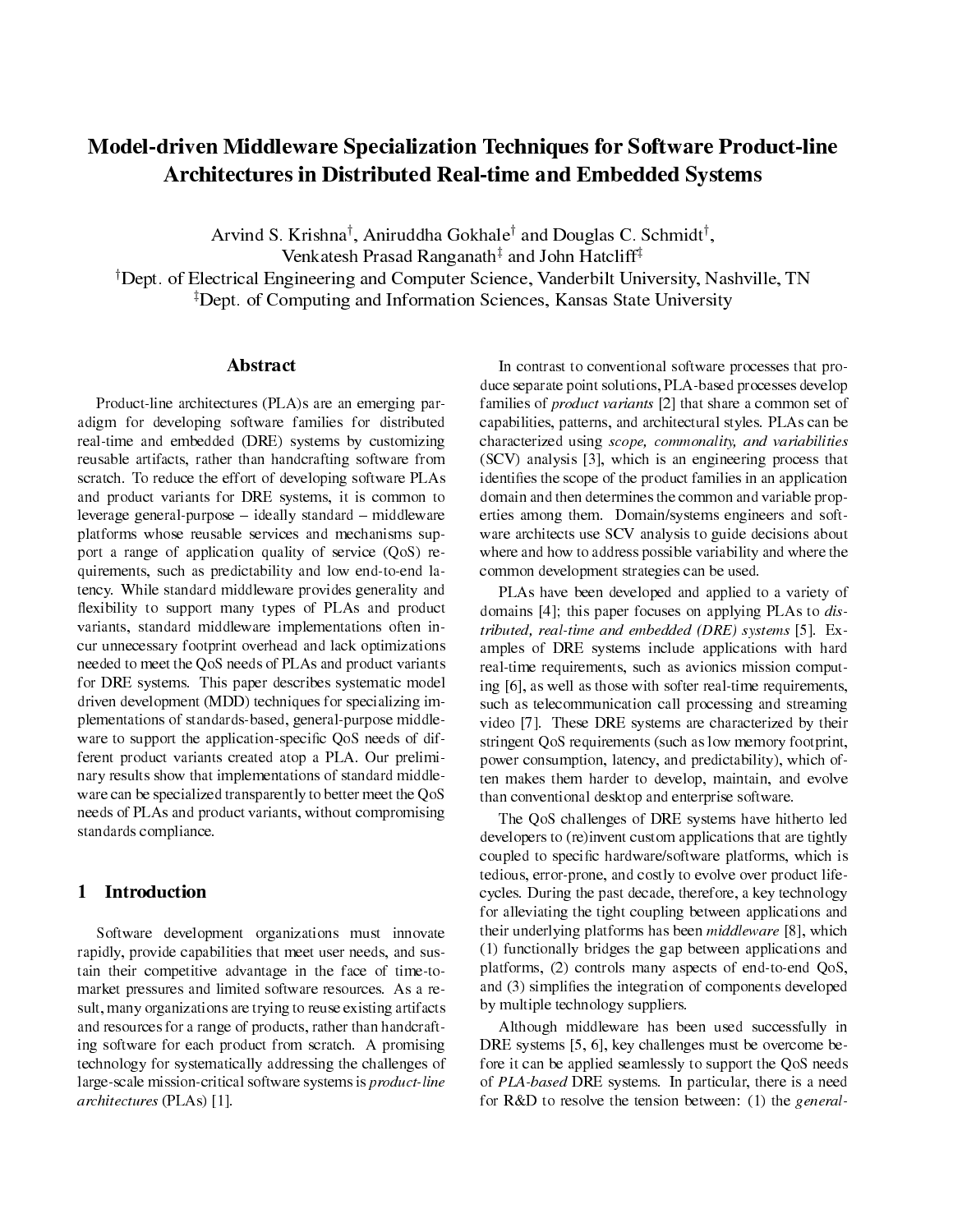ity of standards-based middleware, which benefits from a reusable architecture designed to satisfy a broad range of application requirements and (2) application-specific product variants, which benefit from highly-optimized, custom PLA middleware implementations. In resolving this tension, solutions should retain the portability and interoperability capabilities provided by standard middleware.

The remainder of the paper is organized as follows: Section 2 identifies key middleware optimization challenges pertaining to PLA-based DRE systems; Section 3 explains how we plan to apply model-driven sepcialization to middleware to address these challenges; Section 4 compares our work with related research; and Section 5 presents concluding remarks.

## 2 Middleware Optimization Challenges for PLA-based DRE Systems

This section uses a representative DRE system scenario to identify common types of excessive generality in middleware for PLAs and outlines how context-specific specialization techniques help to alleviate this generality without compromising standards compliance. Figure 1 illustrates key middleware optimization challenges associated with the tension between  $(1)$  application-specific product variants, which require highly-optimized and customized PLA middleware implementations and (2) generalpurpose, standards-based middleware, which is multi-use and thus designed to satisfy a broad range of application requirements. Resolving this tension is essential to en-



sure that middleware can support the QoS requirements of PLA-based DRE systems. Unfortunately, implementations of standards-based QoS-enabled middleware technologies, such as Real-time CORBA [9] and Real-time Java [10], can be excessively general and thus poorly suited to support PLAs for DRE systems due to excessive time/space overhead for product variants. Removing unwanted generality,

such as redundant functionality, navigation of multiple layers, and unnecessary checks, is therefore essential to optimize general-purpose middleware implementations to meet the QoS requirements of product variants. In turn, removing this generality helps identify opportunities for further optimizations, while still maintaining standard interfaces and interoperability protocols.

#### 2.1 PLA DRE Scenario Case Study

The remainder of this section uses a concise, yet representative, DRE PLA scenario to (1) illustrate how the challenges outlined above occur in practice and (2) identify system invariants that drive our specialization approach. The scenario is based on the Boeing Bold Stroke avionics mission computing PLA [11], which supports the Boeing family of aircraft, including many product variants, such as F/A-18E, F/A-18F, F-15E, F-15K, etc. Bold Stroke is a component-based, publish/subscribe platform built atop TAO [12], which is a standards-based Real-time CORBA [9] implementation, and Prism [6], which is Qos-enabled component middleware influenced by the Lightweight CORBA Component Model (CCM) [13].

Figure 2 illustrates the BasicSP application scenario that is the focus of this paper and is representative of ratebased DRE systems in avionics, vetronics, and process control. This scenario involves four avionics mission computing components that periodically send GPS position updates to a pilot and navigator cockpit displays. Communication between components uses the event-push/data-pull model, with data producing components pushing an event to notify new data is available and data consuming components pulling data from the source. A Timer component pulses a GPS navigation sensor component at a certain rate, which in turn publishes data\_avail events to an Airframe component. Aware that new data is available, this component then calls a method provided by the Read\_Data interface of the GPS component to retrieve current location. After formatting the data, Airframe sends a data\_avail event to the Nav\_Display component, which then pulls the location and velocity data from the Airframe component and displays this information on the pilot's heads-up display.



Figure 2. BasicSP Application Scenario

The *BasicSP* scenario illustrates the following commonalities and variabilities in the Bold Stroke PLA: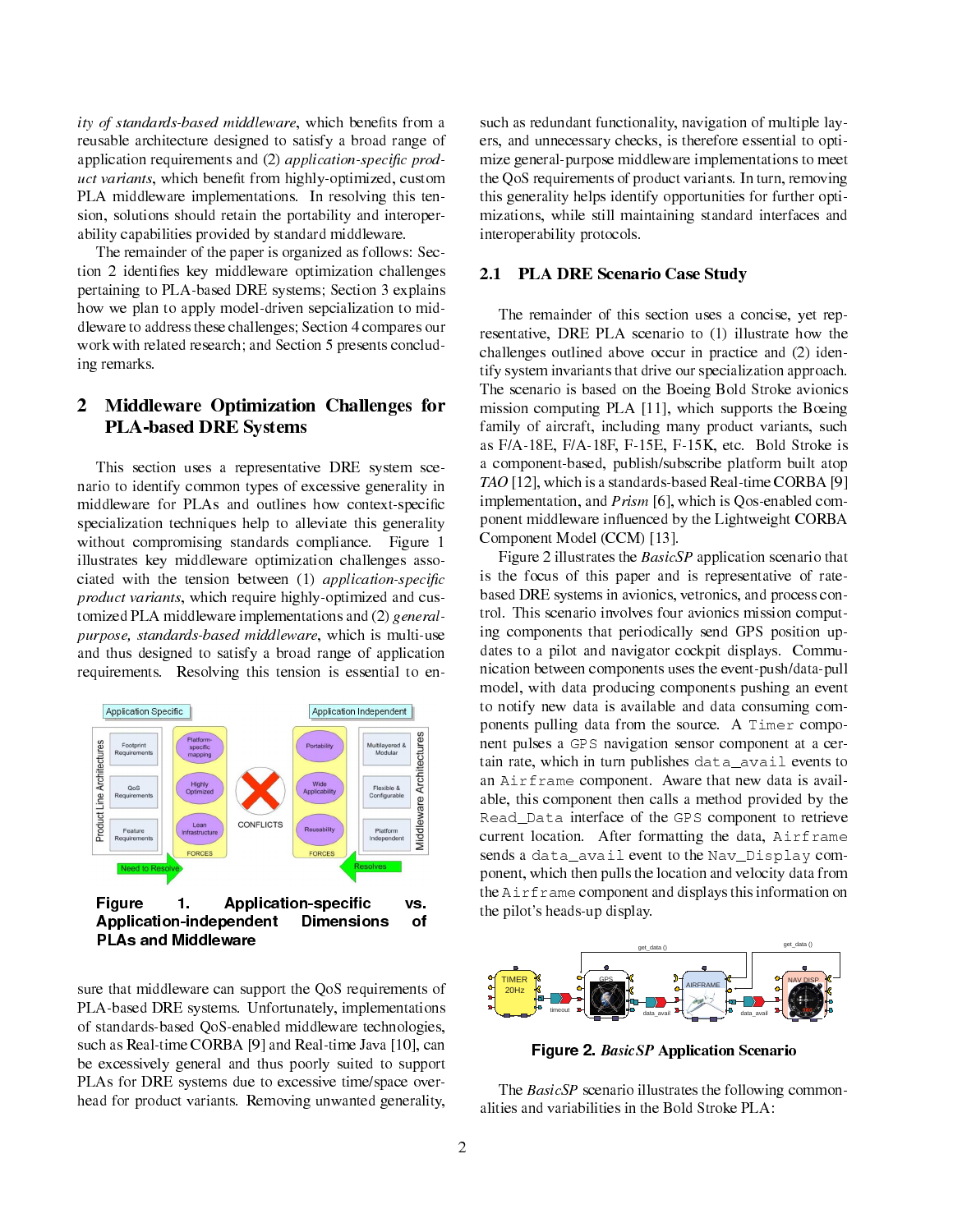- **Commonalities** include the set of reusable components (such as Display, Airframe, and GPS) in Bold Stroke and middleware capabilities (such as connection management, data transfer, concurrency, synchronization, (de)marshaling, (de)multiplexing, and error-handling) that occur in all product variants and
- Variabilities include application-specific component connections (such as how GPS and Airframe components are connected in an F/A-18E vs. an F-15K), different implementations (such as whether GPS or inertial navigation algorithms are used), and components specific to particular customers (such as restrictions on this use of encryption in certain countries).

The BasicSP scenario shown in Figure 2 requests new inputs from the GPS component and updates the display outputs with new aircraft position data at a rate of 20 Hz. The time to process the inputs to the system and present the output to cockpit displays should therefore be less than a single 20 Hz frame. The rates at which these components interact is yet another variability that could change in different product variants.

## 2.2 Common Types of Excessive Generality in Middleware

We have thus far identified five common types of excessive generality in middleware relevant to PLA-based DRE system in general, and to the  $BasicSP$  scenario in particular, as shown in Figure 3. The challenges of each type of generality are discussed below:



Figure 3. BasicSP Specialization Points

Challenge 1. Redundant remoting functionality for collocated objects. In PLA-based DRE systems, such as Bold Stroke, components are mapped to particular target

nodes late in the design process, e.g., during the deployment phase. Groups of components may be collocated (i.e., placed on the same processor) to minimize network overhead in certain deployments. To optimize for this common case across different product variants or contexts within a single product, middleware implementations provide optimizations [14] that bypass the network and I/O subsystems when objects are collocated. Even for collocated deployments, however, standard middleware implementations often still contain code capable of performing remoting, which performs the (de)marshaling and framing logic used to send requests across a network.

A challenge is therefore to develop middleware specialization techniques that can identify redundant functionality (such as remoting code for collocated deployments) and remove this functionality from selected parts of the middleware for certain product variants or application-specific contexts.

Challenge 2. Redundant request creation and/or initialization. To send a request to the server, middleware implementations create a request, which contains buffer space to hold the header and payload information for each invocation. Rate-based DRE systems often repeatedly generate periodic events, such as timeouts that drive periodic system execution. Since most request information (such as message size, operation name, and service context) does not change across events, middleware implementations can use buffer caching [15] strategies to minimize request creation. This approach, however, can still incur the overhead of initializing the request header and payload for every request.

A challenge is therefore to develop middleware specialization techniques that can reuse pre-created requests (i.e., from previous invocations) partially and/or completely to avoid redundant initialization for certain product variants or application-specific contexts.

Challenge 3. Repeated resolution of the same request dispatch. To minimize the time/space overhead incurred by opening multiple connections to the same server, middleware often multiplexes requests on a single connection between client and server processes. Multiple client requests targeted for different request handlers in a server process are therefore received on the same multiplexed connection. Standard Real-time CORBA servers typically process a client request by navigating a series of middleware layers, e.g., ORB core, object adapter(s), servant, and operation. To optimize request demultiplexing, Real-time CORBA implementations can combine active demultiplexing [16] and perfect-hashing [17] strategies to bound worst case lookup time to  $O(1)$ , irrespective of the nesting of the layers. This optimization, however, can still incur non-trivial overhead when navigating middleware layers and is redundant when the target request handler remains the same across different request invocations.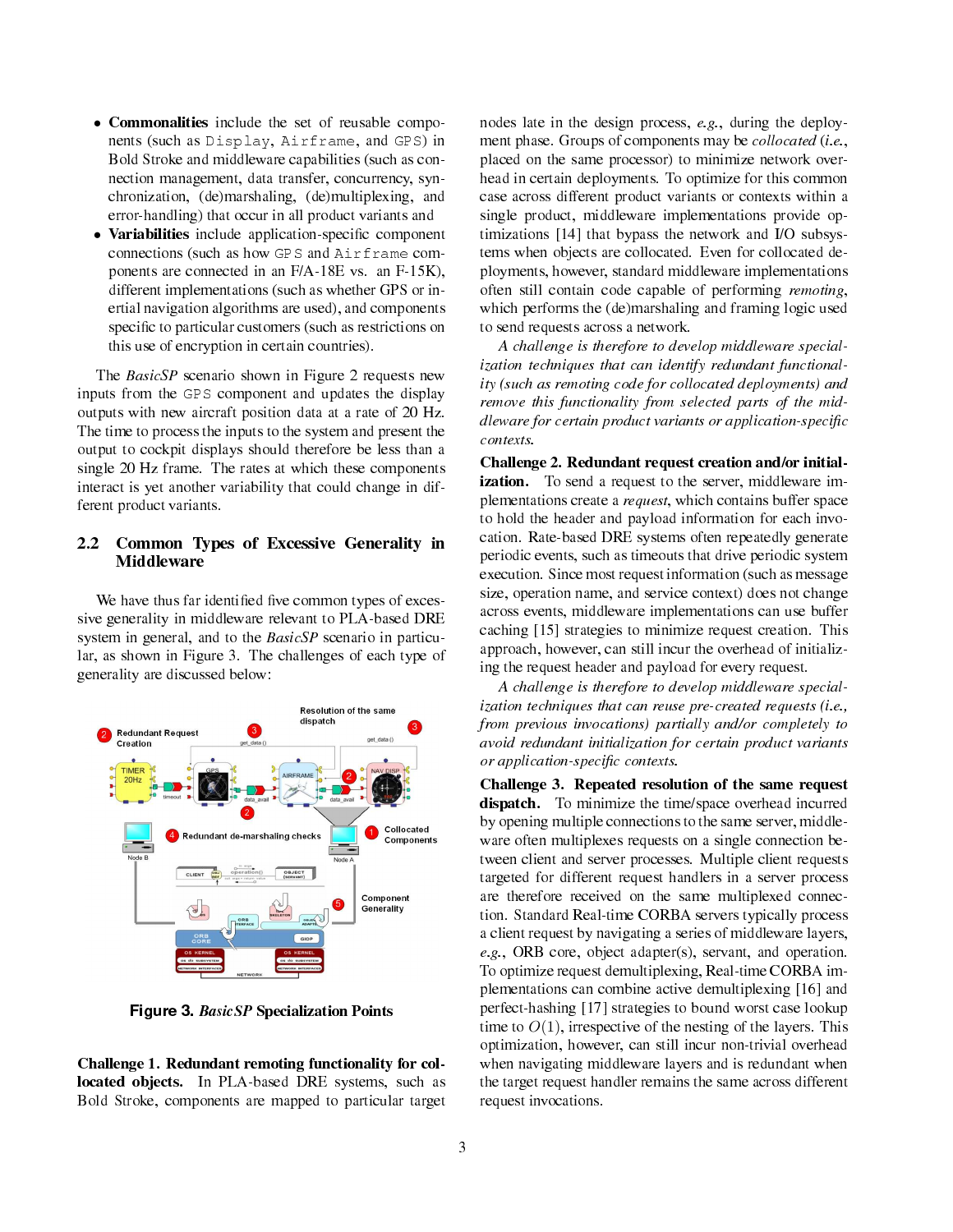A challenge is therefore to develop middleware specialization techniques that avoid the expense of navigating layers of middleware to resolve the same request dispatch for certain product variants or application-specific contexts.

Challenge 4. Redundant (de)marshaling checks. PLAbased DRE systems may be deployed on platforms with different instruction set byte orders. To support seamless request processing irrespective of byte ordering, generalpurpose Real-time CORBA implementations therefore use the general inter-ORB protocol (GIOP), which performs byte order tests when (de)marshaling requests/responses. These tests incur unnecessary overhead, however, when the nodes a DRE system runs on have the same byte order.

A challenge is therefore to develop middleware specialization techniques that evaluate ahead-of-time deployment properties to remove redundant (de)marshaling checks for certain product variants or application-specific contexts.

Challenge 5. Overly extensible middleware frameworks. Middleware is often developed as a set of frameworks that can be extended and configured with alternative implementations of key components, such as different types of transport protocols (e.g., TCP/IP, VME, or shared memory), event demultiplexing mechanisms  $(e.g.,$ reactive-, proactive-, or thread-based), request demultiplexing strategies (e.g., dynamic hashing, perfect hashing, or active demuxing), and concurrency models (e.g., thread-perconnection, thread pool, or thread-per-request). A particular DRE product variant, however, may only use a small subset of the potential framework alternatives. As a result, general-purpose middleware may be overly extensible, i.e., contain unnecessary overhead for indirection and dynamic dispatching that is not needed for use cases in a particular context.

A challenge is therefore to develop middleware specialization techniques that can eliminate unnecessary overhead associated with overly extensible middleware framework implementations for certain product variants or application-specific contexts.

To resolve the challenges presented above successfully, it is crucial that (1) middleware implementations be specialized without compromising their standard interfaces and (2) the effort of specifying and applying these specializations to production middleware and PLAs for DRE systems be minimized. Section 3 describes our approach to applying model-driven middleware specializations that alleviate the common types of excessive generality described above.

# 3 Model-driven Middleware Specialization: Vision & Approach

Customizing middleware for different operating contexts requires a systematic approach to designing and implementing different context-specific specializations. Model-driven

Development (MDD) offers the right choice to realize a systematic and scientific approach to resolving the PLA middleware challenges described in Section 2. This paper describes our R&D that explores MDD techniques, which leverage Ahead of Time (AOT) known PLA and productspecific system properties, to specialize middleware and thereby improve middleware performance and footprint. For the MDD techniques to succeed we require the refactoring of middleware and services so they are amenable to automatic and dynamic customization and optimization by using model-driven middleware specialization patterns [18]. Our vision of the MDD approach to middleware specialization is shown in Figure 4.



Figure 4. Model-driven Middleware Specialization

These specialization patterns are then mapped to middleware implementations via specialization tools, which are part of the generative tool chain of the MDD tools. The specialization process can be divided into two steps: (1) identi fication of the specialization points and transformations and (2) automating the delivery of the specializations. In the specialization identification phase, higher level models capture the system invariant information. This information captured is used in the second phase to automate the delivery of the specializations.

Development of this two step process requires first the development of the delivery phase to automate the special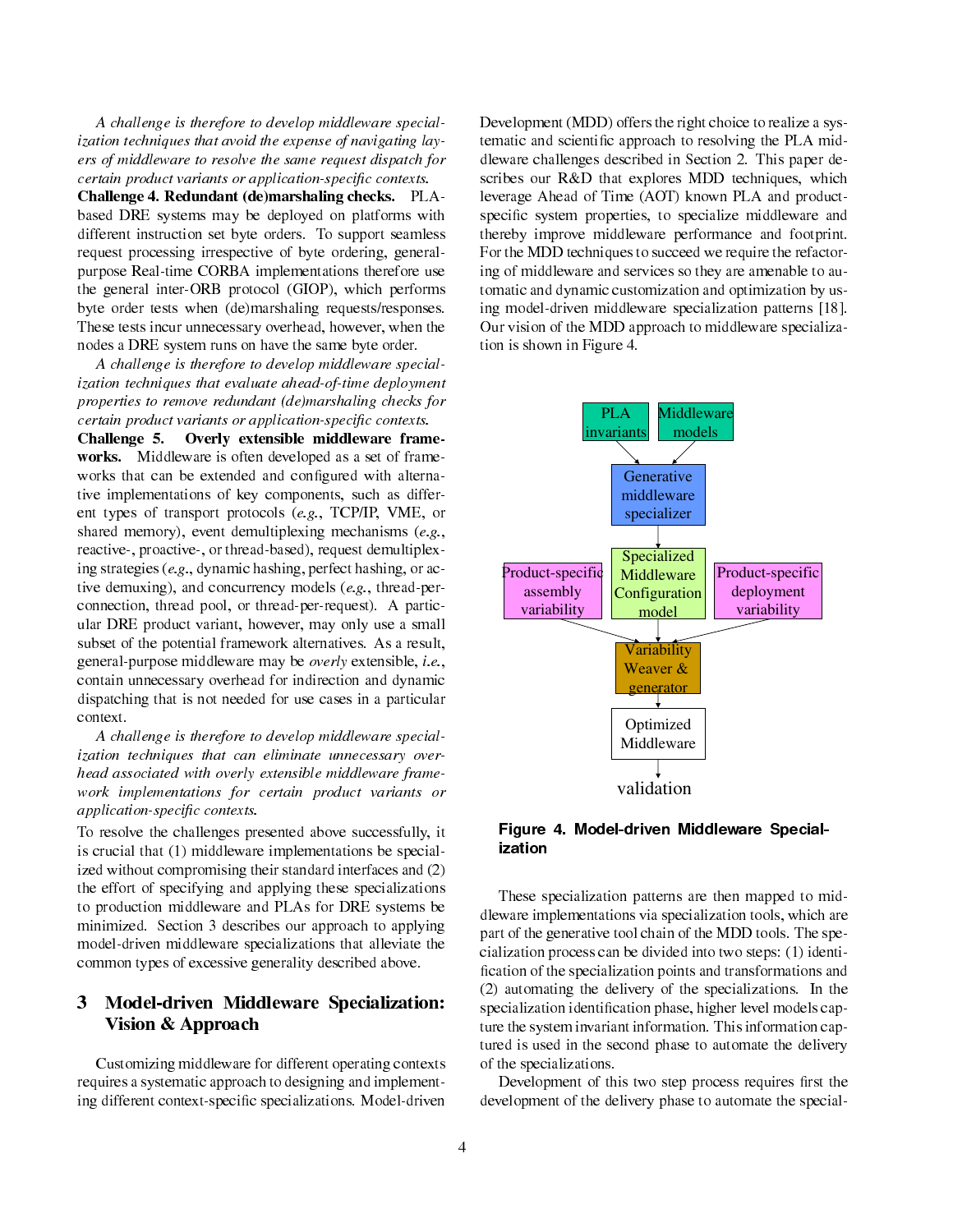ization and the development of MDD tools to drive the specialization process. In the remainder of this section, we describe the Feature Oriented Customizer (FOCUS) MDD tool we are developing to automate the PLA middleware specializations.

## 3.1 FOCUS MDD Approach

This section describes our vision of the FOCUS MDD tools that will be required to drive the FOCUS middleware specializers described in Section 3.2. An MDD tool like FOCUS must respond to the following key requirements:

- Defining and capturing PLA invariants which will require the modeling tool to provide capabilities to capture the PLA-specific feature invariants. Modeling tools will need to map these invariants to the features in middleware that will be required to satisfy these invariants.
- Represent middleware models and their configurability – which will require the modeling tool to provide capabilities to represent middleware as building blocks that can be configured and customized according to the PLA and product-specific requirements. This capability is driven by the state of art in middleware, which comprises a composition and configuration of patternsbased building blocks.
- Capturing product-specific functional and QoS **variability**  $-$  which will require the ability to specify product-specific variability incurred due to functional and QoS requirements. This will also govern the variability in the assembly, configuration and deployment of the product variant and the associated middleware infrastructure.

The modeling capabilities described above represent a multi-dimensional separation of concerns [19]. Each concern could be represented using higher levels of abstractions instead of low level code or platform-specific artifacts. The mapping of these concerns by the FOCUS tool to platformspecific artifacts represent the selected features of the middleware in terms of the chosen building blocks. Concerns that crosscut layers of middleware and building blocks are akin to aspects. Finally, the QoS requirements of product variants map to specializations of the selected features of the middleware. The remainder of this section describes the specialization automations carried out by FOCUS.

## 3.2 FOCUS Approach for Specialization Automation

Figure 5 illustrates the actors, tools and workflow in FO-CUS. The different phases in the FOCUS approach can be broken down as follows:



Figure 5. FOCUS Approach

. Identification of specializations. The most important step in the specialization process is the identification of specialization points to eliminate generality. Rather than selecting ad-hoc points, we examine the critical request/response processing path within middleware to systematically identify sources for specialization, as shown in Figure 6.



Figure 6. FOCUS: Specialization Identification

Identification of these points have the greatest potential for increasing performance improvement. For example, middleware implementations run on top of multiple protocol implementations such as TCP/IP, UDP and shared memory. To seamlessly support and add new protocol implementations, middleware implementations are designed us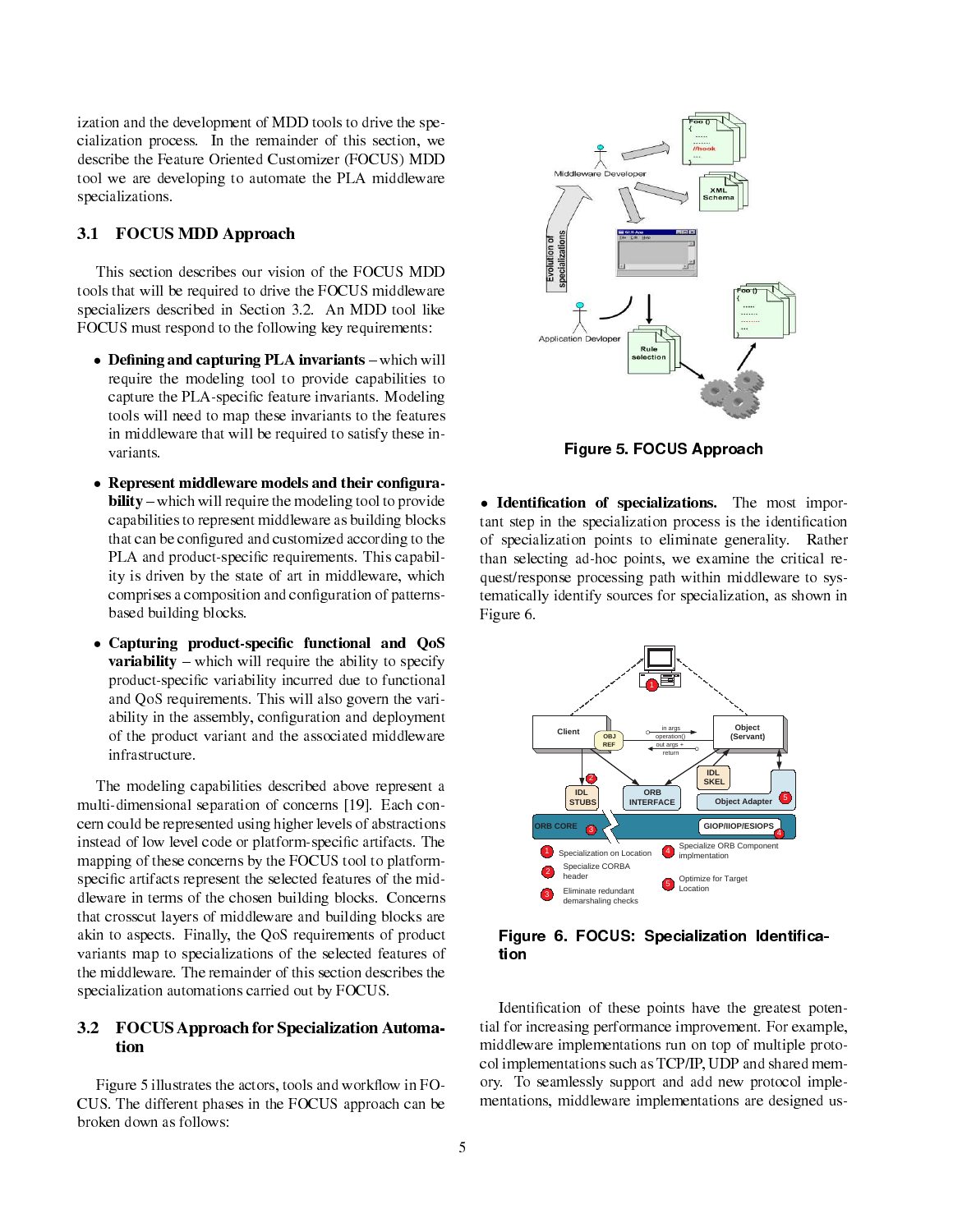ing the strategy [20] and template method pattern [20] that allow the different protocol implementations to be dynamically loaded within the middleware. These designs incur indirections and dynamic dispatching in middleware components along the critical request/response processing path.

• Capturing specializations as rules. Figure 7 illustrates how specializations are expressed as rules. In this phase, a middleware developer lays down the specialization rule required to transform general-purpose middleware into optimized middleware stack. These directly stem from the specialization points identified in the previous step.



Figure 7. FOCUS: Capturing Specialization Rules

For example, challenge 3 in Section 2.2 describing the unnecessary demultiplexing of incoming requests for known target objects or challenge 2 describing unnecessary request creation can be resolved via capturing specializations as rules, which provide directives to the FOCUS tool to eliminate these sources of overhead from the source code as well as during runtime.

• Middleware Annotation. Figure 8 shows how the rules are used to annotate the middleware. In conjunction with capturing the specialization rules, the middleware developer annotates the middleware source with specialization hooks. These hooks are inserted as comments in the source code that do not interfere with the normal request/response processing. However, in the specialized mode, these hooks are used to weave in specialized code using a customizer engine.



Figure 8. FOCUS: Middleware Annotation

For example, challenge 1 in Section 2.2 describing the redundant remoting functionality for collocated objects can be resolved via annotating middleware thereby allowing the FOCUS transformation tools to strip unwanted functionality from the code.

• FOCUS Transformations. Figure 9 illustrates the different steps in this phase. (1) A product-line application developer chooses the specializations that are suitable for the variant. This is done during the CV analysis phase. (2) A transformation engine, then uses the rules specified in the rules file (3) performs the transformations specified in the file using the hooks left in the middleware code and (4) Optimizing compiler then uses the modified source file to generate executable platform code. For example, challenge 5 in Section 2.2 describing the overly extensible nature of standard middleware can be resolved via annotations described earlier and transforming the original source code to specialized code, which eliminates the indirections and dispatching overhead.



Figure 9. FOCUS: Transformation Process

The advantage of this approach is that the transformations are applied to the source directly enabling an optimizing compiler to generate optimized code. However, a disadvantage is that aspects provide a superior mechanism of weaving code. However, irrespective of the actual approach, our specialization rules are applicable across different mechanisms. The specializations in addition will not change the CORBA interfaces CORBA interfaces, for example, no addition of operation parameters to interface operations, which will avoid breaking CORBA compatibility.

#### 4 Related Research

This section compares our work on context-specific specializations for middleware-based PLAs for DRE systems with related research in a range of system and application domains.

Operating systems. Specialization techniques have been applied to operating systems. For example, the Synthesis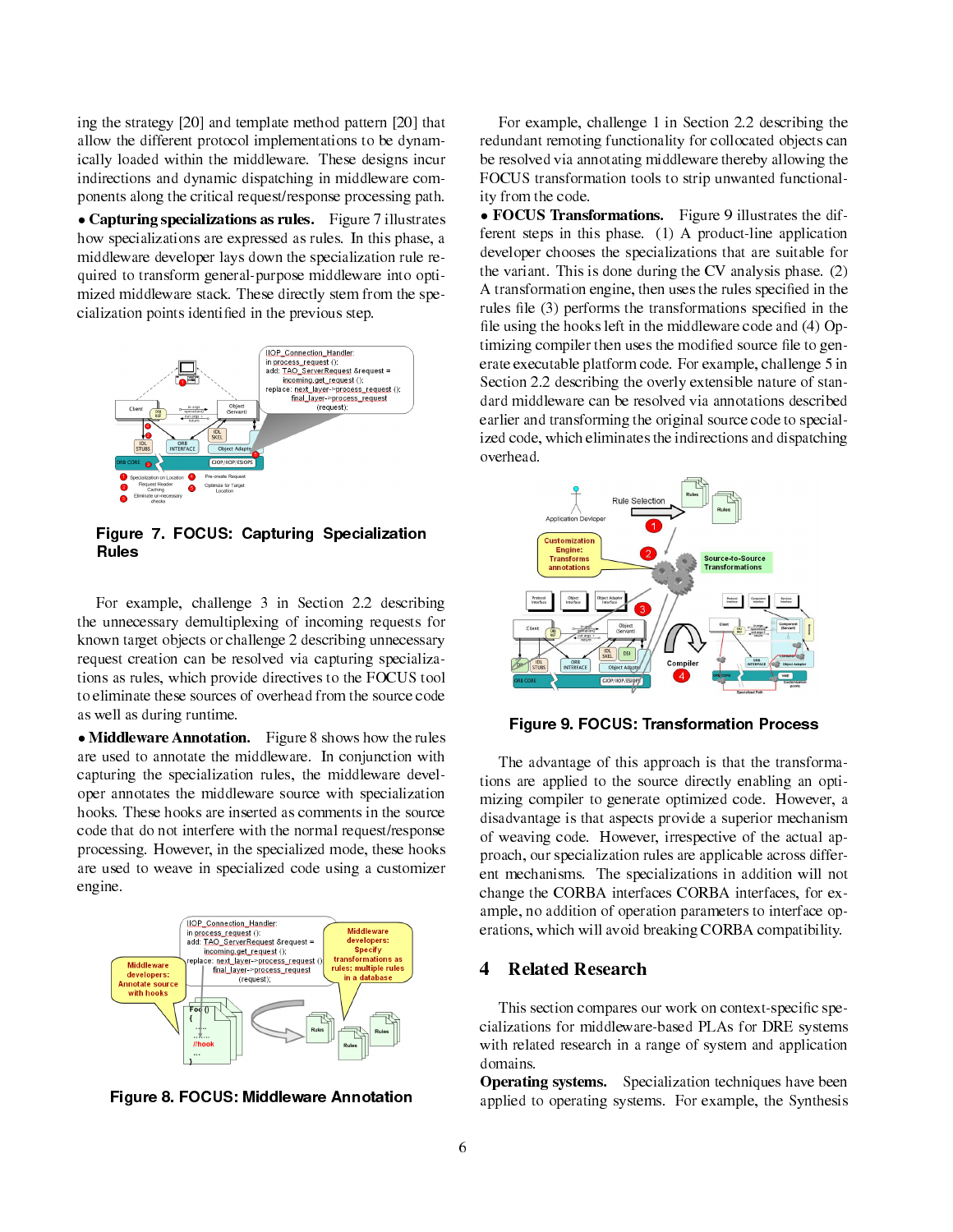Kernel [21] generated custom system calls for specific situations to collapse layers and eliminate unnecessary procedure calls. This approach has been extended to use incremental specialization techniques. For example, [22] have identified several invariants for an OS read() call on HP/UX. Based on these invariants, code is synthesized to adapt to different situations. Once the invariants fail, either re-plugging code is used to adapt to a different invariant or default unoptimized code is used. Our work is extending the catalog of specializations to encompass middleware invariants in the context of PLA-based DRE systems, which have some different constraints. For example, we do not consider re-plugging costs in many DRE systems since it would considerably increase jitter for a product variant.

Middleware. Specialization techniques have also been applied to various generations of middleware. [23] describes the use of the Tempo C program partial evaluator tool to automatically optimize common software architecture structures with respect to fixed application contexts. For instance, the authors show how partial evaluation can be applied to fold together and optimize layers in early generations of middleware, i.e., a remote procedure call (RPC) implementation, by specializing RPC invocations to the size and type of remote procedure parameters (yielding speedups of  $1.7x$  and  $3.5x$ ).

Other domains. Specialization mechanisms have been applied to computer graphics, database systems, and neural networks. In computer graphics, for example, ray tracing algorithms compute information on how light rays traverse a scene based on different origination. Specialization of these algorithms [24] for a given scene has yielded better performance rather than general purpose approaches. Similarly in databases [25], general-purpose queries have been transformed into specific programs optimized for a given input. Similarly, training neural networks [26] for a given scenario has improved its performance. The specializations described in this paper, in contrast, focus on specializations that customize standards-based, general-purpose middleware for particular product variants and application-specific contexts.

## 5 Concluding Remarks & Future Work

Product-line architectures (PLAs) enable organizations to reconfigure their software quickly to respond to new missions and new business opportunities [1]. PLAs are particularly applicable for large-scale distributed real-time and embedded (DRE) systems since reusable software families can be built for a domain (such as avionics, vetronics, or shipboard computing) where applications share many functional and architectural properties and then customized to meet the specific needs of product variants. Standards-based middleware is a key infrastructure technology for PLAs since it

provides many reusable policies and mechanisms to simplify the development, customization, and deployment of product variants. The stringent demands of DRE systems, however, require conservation of resources, while simultaneously providing the desired QoS. It is therefore essential to optimize standards-based middleware implementations by eliminating extraneous functionality and extensibility not needed for particular product variants.

This paper systematically identifies the generality within middleware implementations and describes our FOCUS MDD approach for automating the specializations. Currently, we have handcrafted the middleware specializations that resolve the challenges described in Section 2. Preliminary results show that application of our specializations improves end-to-end throughput and latency measures by ∼25% over general-purpose middleware. Our future work on FOCUS, will involve:

- Identifying the different types transformations necessary to specialize middleware implementations from our handcrafted approach. For example, examination of our handcrafted approach showed that transformations require capabilities of weaving/removing code at specific points within middleware,
- Specifying a XML DTD that will provide a structure for capturing the different specializations. Simultaneously, the middleware implementation will be annotated with markers to aid in the automation process,
- Development of scripting tools that will parse the XML specialization document and automate the specializations, and
- Devlopment of Modeling paradigm that will determine transformations required to specialize middleware from system models and generate specialization transformations that will be executed by the FOCUS tool. We plan to integrate the modeling paradigm with  $CoSMIC$  [27]<sup>1</sup> which is an integrated collection of domain-specific modeling languages (DSMLs) and generative tools that support the development, con figuration, deployment, and validation of componentbased DRE systems.

#### References

- [1] P. Clements and L. Northrop, Software Product Lines: Practices and Patterns. Boston: Addison-Wesley, 2002.
- [2] D. C. Sharp, "Reducing Avionics Software Cost Through Component Based Product Line Development," in Proceedings of the 10th Annual Software Technology Conference, Apr. 1998.
- [3] J. Coplien, D. Hoffman, and D. Weiss, "Commonality and Variability in Software Engineering," IEEE Software, vol. 15, November/December 1998.

<sup>1</sup>CoSMIC's open-source MDD tools are available for download at www.dre.vanderbilt.edu/cosmic.